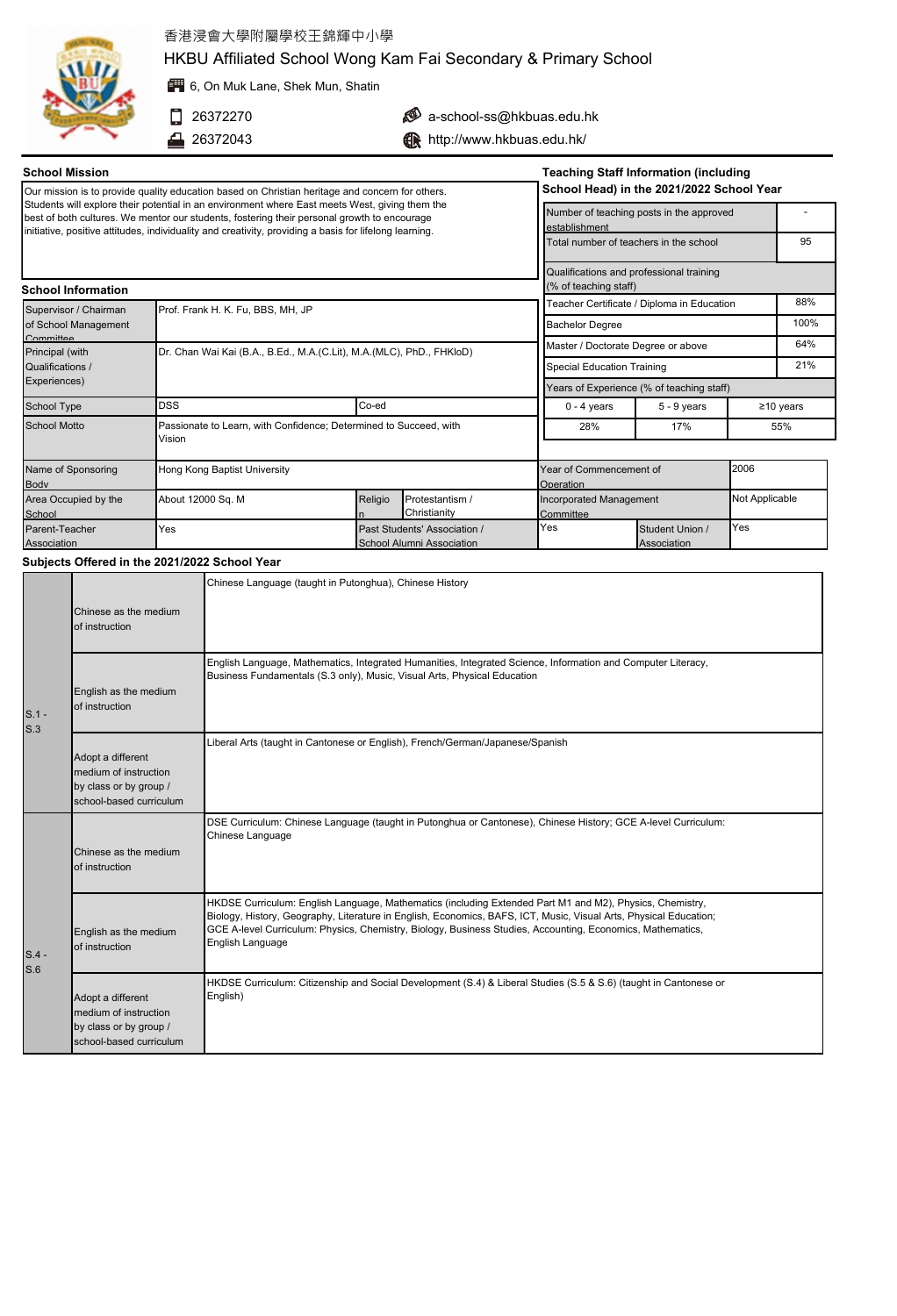### **Subjects to be Offered in the 2022/2023 School Year**

|                |                                                                                                 | Chinese Language (taught in Putonghua), Chinese History                                                                                                                                                                                                                                                                                                         |  |  |  |  |  |
|----------------|-------------------------------------------------------------------------------------------------|-----------------------------------------------------------------------------------------------------------------------------------------------------------------------------------------------------------------------------------------------------------------------------------------------------------------------------------------------------------------|--|--|--|--|--|
|                | Chinese as the medium<br>of instruction                                                         |                                                                                                                                                                                                                                                                                                                                                                 |  |  |  |  |  |
| $S.1 -$<br>S.3 | English as the medium<br>of instruction                                                         | English Language, Mathematics, Integrated Humanities, Integrated Science, Information and Computer Literacy,<br>Business Fundamentals (S.3 only), Music, Visual Arts, Physical Education                                                                                                                                                                        |  |  |  |  |  |
|                | Adopt a different<br>medium of instruction<br>by class or by group /<br>school-based curriculum | Liberal Arts (taught in Cantonese or English), French/German/Japanese/Spanish                                                                                                                                                                                                                                                                                   |  |  |  |  |  |
| $S.4 -$<br>S.6 | Chinese as the medium<br>of instruction                                                         | HKDSE Curriculum: Chinese Language (taught in Putonghua or Cantonese), Chinese History; GCE A-level<br>Curriculum: Chinese Language                                                                                                                                                                                                                             |  |  |  |  |  |
|                | English as the medium<br>of instruction                                                         | HKDSE Curriculum: English Language, Mathematics (including Extended Part M1 and M2), Physics, Chemistry,<br>Biology, History, Geography, Literature in English, Economics, BAFS, ICT, Music, Visual Arts, Physical Education;<br>GCE A-level Curriculum: Physics, Chemistry, Biology, Business Studies, Accounting, Economics, Mathematics,<br>English Language |  |  |  |  |  |
|                | Adopt a different<br>medium of instruction<br>by class or by group /<br>school-based curriculum | HKDSE Curriculum: Citizenship and Social Development (S.4 & S.5) and Liberal Studies (S.6) (taught in Cantonese<br>or English)                                                                                                                                                                                                                                  |  |  |  |  |  |

## **Class Structure & Chargeable Fees (2021/2022)**

|                                            | S <sub>1</sub>                                                       | S <sub>2</sub> | S <sub>3</sub> | S <sub>4</sub> | S <sub>5</sub> | S <sub>6</sub> |  |
|--------------------------------------------|----------------------------------------------------------------------|----------------|----------------|----------------|----------------|----------------|--|
| No. of Classes                             | 5                                                                    |                | 5              |                |                |                |  |
| <b>School Fee</b>                          | \$39,900                                                             | \$39,900       | \$39,900       | \$39,900       | \$39,900       | \$39,900       |  |
| Tong Fai                                   |                                                                      |                |                |                |                |                |  |
| Parent-Teacher Association Fee             | \$100                                                                |                |                |                |                |                |  |
| Student Union / Association Fee            |                                                                      |                |                |                |                |                |  |
| Approved Charges for<br>Non-standard items |                                                                      |                |                |                |                |                |  |
| Other Charges / Fees                       | School Fee for GCE A-level Curriculum (S.5-S.6): HK\$42,600 per year |                |                |                |                |                |  |

# **Remarks**

Around 35 S.1 places will be open for application in 2022/23 academic year.

### **S.1 Admission, Orientation Activities & Healthy School Life**

#### Secondary One Admission

Our school will not participate in the Secondary School Places Allocation System through central allocation stage (Applicable for admission to S.1 in September 2022). Assessment Criteria:

Student Portfolio 50%,

Student Interview Performance 50%

### Orientation Activities and Healthy Life

Orientation: 5-day orientation and team-building training camp, and a summer bridging course lasting for around one week.

Healthy Life: 1. Our full-time registered nurse monitors and gives support to the health conditions and hygiene on campus. 2. Our canteen provides healthy and nutritious meals at school. 3. In order to build a fine physique, all students are required to attend physical education lessons with swimming classes included. 4. Tailor-made fitness programmes will be provided for students in need.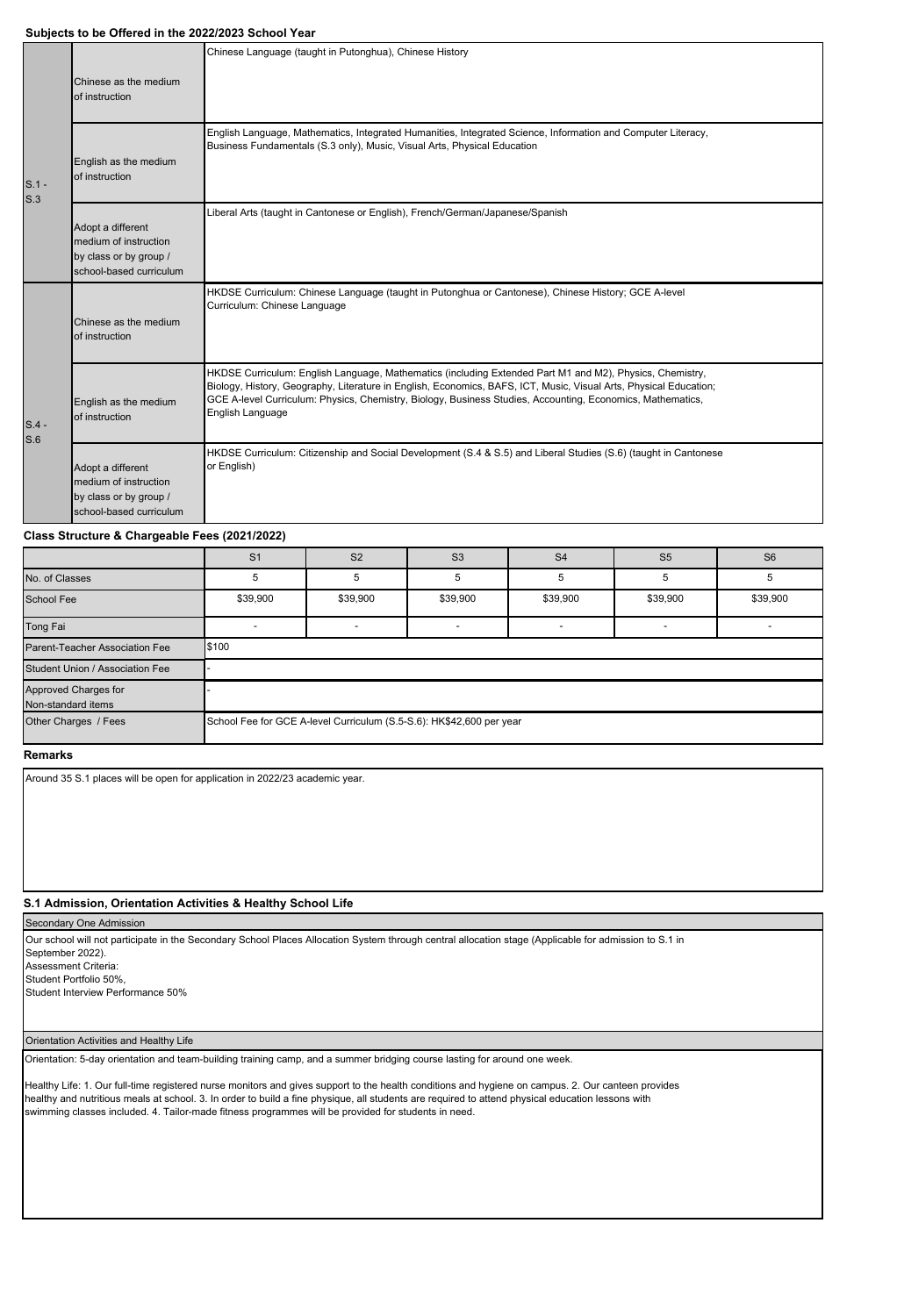# HKBU Affiliated School Wong Kam Fai Secondary & Primary School

### **School Characteristics**

**School Management**

### **School's Major Concerns:**

1. nurturing lifelong and innovative learners.

2. Strengthening students' resilience, positive relationships and social responsibility.

3. Building a digital and healthy school environment.

#### **School Management Organisation:**

The School Management Committee (SMC) is the top decision-making body. SMC members are appointed by the Hong Kong Baptist University including deans, department heads, professors, professionals in the community as well as parent and teacher representatives. Under the supervision of the Chief Principal, different committees are formed to maintain the normal operation of the School and strive for further development in learning and teaching. Fields of concern include facility management, student affairs, curriculum development, quality assurance, information technology and extra-curricular activities, etc.

### **Incorporated Management Committee / School Management Committee / Management Committee:**

School Supervisor: Prof. Frank Fu Hoo Kin, BBS, MH, JP, Emeritus Professor, Hong Kong Baptist University, Honorary Consultant, Dr. Stephen Hui Research Centre for Physical Recreation and Wellness; School Managers: Prof. Rick Wong Wai Kwok, Ms. Winnie Tam Wan Chi, SC, Ms. Rosanna Choi Yi Tak, Dr. Amelia Lee Nam Yuk, MH, Prof. Sandy Li Siu Cheung, Ir Dr. Wong Kwok Keung, GBS, SBS, JP, Dr. Benjamin Chan Wai Kai, Mr. Louie So Ming Yeung, Ms. Jannie Wong Yan Yan, Ms. Claudia Liu Wing Ki, and Mr. Kelvin Lee Ka Wing (For details, please refer to school website: www.hkbuas.edu.hk)

## **School Green Policy:**

Green School Unit was set up to promote environmental protection across curriculums. The "Green Week" is held every year with talks, workshops, project displays and competitions organised. The use of glass to collect natural light and tree planting around the campus are the characteristics of our school design. Solar panels and windmills were installed to educate students the advantages of renewable energy. We have won the Gold Award and the Silver Award in the Hong Kong Green School Award Competition and a Certificate of Merit under the 2017 Hong Kong Awards for Environmental Excellence (Secondary School Sector)

### **Learning and Teaching Plan**

#### **Whole-school Language Policy:**

English is the main medium of instruction while Putonghua is used for Chinese Language.

#### **Learning and Teaching Strategies:**

We emphasize the development of Multiple Intelligences (MI) to nurture our students for the 21st century. Apart from moral, intellectual, physical, social and aesthetic development, we also foster students' spiritual development. With the introduction of Liberal Arts and the cultivation of 3-Literacy (English, Chinese and information technology), we believe that a balanced curriculum and a lifelong learning environment can motivate our students to strive for excellence and achieve their full potential. Highlights are listed below:

1. Our Academic Development Committee will evaluate and assess the school curriculum periodically to ensure its alignment with the school's major concerns, students' needs and educational trends.

2. In setting the school curriculum, both the curriculum framework suggested by EDB and the curriculum models of other countries have been considered. The curriculum aims at developing the skills of learning to learn, which in turn can reach the goal of lifelong learning.

3. Teachers' professionalism is enhanced through quality circles in different subjects. Students' progress and teaching strategies are evaluated regularly and lesson observation is widely conducted.

4. The provision of Information and Computer Literacy aims at training students to master the use of information technology, while developing it as a learning tool. Great emphasis is therefore placed on incorporating interactivity when organising teaching and learning activities in order to develop students' communication and collaboration skills, and help them apply the skills learnt in different subjects.

5. Our Secondary 1-3 students are required to participate in project-based learning after term-end assessment in order to enhance their inquisitive mind and generic skills.

6. BYOD policy is widely adopted in order to promote mobile learning and self-directed learning.

#### **School-based Curriculum:**

1. Electives: 2X and 3X. Biology, Chemistry, Physics, Chinese History, Economics, Geography, History, Literature in English, Business, Accounting and Financial Studies, Information and Communication Technology, Music, Visual Arts, Physical Education

2. Curriculum highlights: Students will be advised to sit for IELTS and GAPSK to ensure students' proficiency in English and Putonghua respectively. We offer GCE A-level Curriculum at S.5 and S.6.

#### **Development of the Four Key Tasks:**

The four key tasks that lead to learning to learn have been emphasized. They are: reading to learn, information technology for interactive learning, moral, civic and national education, and project learning. Moreover, the implementation of Liberal Arts is a measure to nurture positive values and good character of students, and also lays a solid foundation for learning Liberal Studies.

#### **Life Planning Education:**

1. We organise College Link seminars, exhibitions and visits to provide the latest information on local and overseas further studies to our students and parents.

2. Admission coaching is provided to help students to plan their study and apply for their favourite programmes.

#### **Student Support**

**Whole School Approach to Catering for Learner Diversity:**

1. Resources are used to offer split classes for Chinese Language, English Language and Mathematics to ensure a small number of students in each group.

Teaching strategies and materials are tailor-made to match students' abilities.

- 2. Enhancement classes and special training courses are provided in both academic and non-academic aspects.
- 3. A task force was formed to coordinate efforts of different departments to support diverse learning needs.
- 4. Two social workers and a full-time educational psychologist provide professional support to students in need.

**Whole School Approach to Integrated Education:**

1. Task forces are formed to provide additional support to students with special education needs or non-local backgrounds.

- 2. Activities such as talks and visits are organised regularly to enhance students' understanding of and respect for people of different abilities or backgrounds.
- 3. Professional development programmes are held regularly to enhance teachers' understanding of and skills in handling students of different abilities and

### backgrounds.

**Education Support for Non-Chinese Speaking (NCS) Students:**

Our school provides additional support for NCS students to facilitate their learning of Chinese: providing after-school support programmes in learning Chinese; appointing additional teacher(s)/teaching assistant(s) to support NCS students' learning of Chinese; arranging intensive Chinese learning and teaching mode(s), e.g. pull-out learning if necessary, split-class/group learning, etc.; developing school-based Chinese Language curriculum and/or adapting learning and teaching materials; organising cultural integration activities; hiring additional manpower and/or translation/interpretation services to facilitate the communication with parents; and our school uses Putonghua to teach Chinese at all levels with extra support, e.g. pull-out/small-group classes, learning resources with Pinyin, etc.

#### **Measures to provide adaptation for Learning and Assessment:**

1. A ramping up approach is adopted in the first two months of S.1 to help the students adapt to the learning pace and requirements of secondary school progressively.

2. Formative assessment is used to identify the strengths and weaknesses of each student and help them set learning goals and monitor progress continuously. 3. Special assessment arrangements will be made for students in need.

#### **Fee Remission:**

Our school offers full school fee remission, 3/4, 1/2 or 1/4 school fee remission, and up to \$4,000 annual supplementary scholarship to subsidize book purchase and learning activities Needy students, including those from families receiving the Comprehensive Social Security Assistance (CSSA) and students receiving financial assistance provided by the Student Finance Office of the Working Family and Student Financial Assistance Agency (WFSFAA), could apply for fee remission.New students may submit the application forms after registration, and will be notified of the results within one month normally. - Please visit the web-link in our school's website for details of school fee remission scheme, including the family income limits.